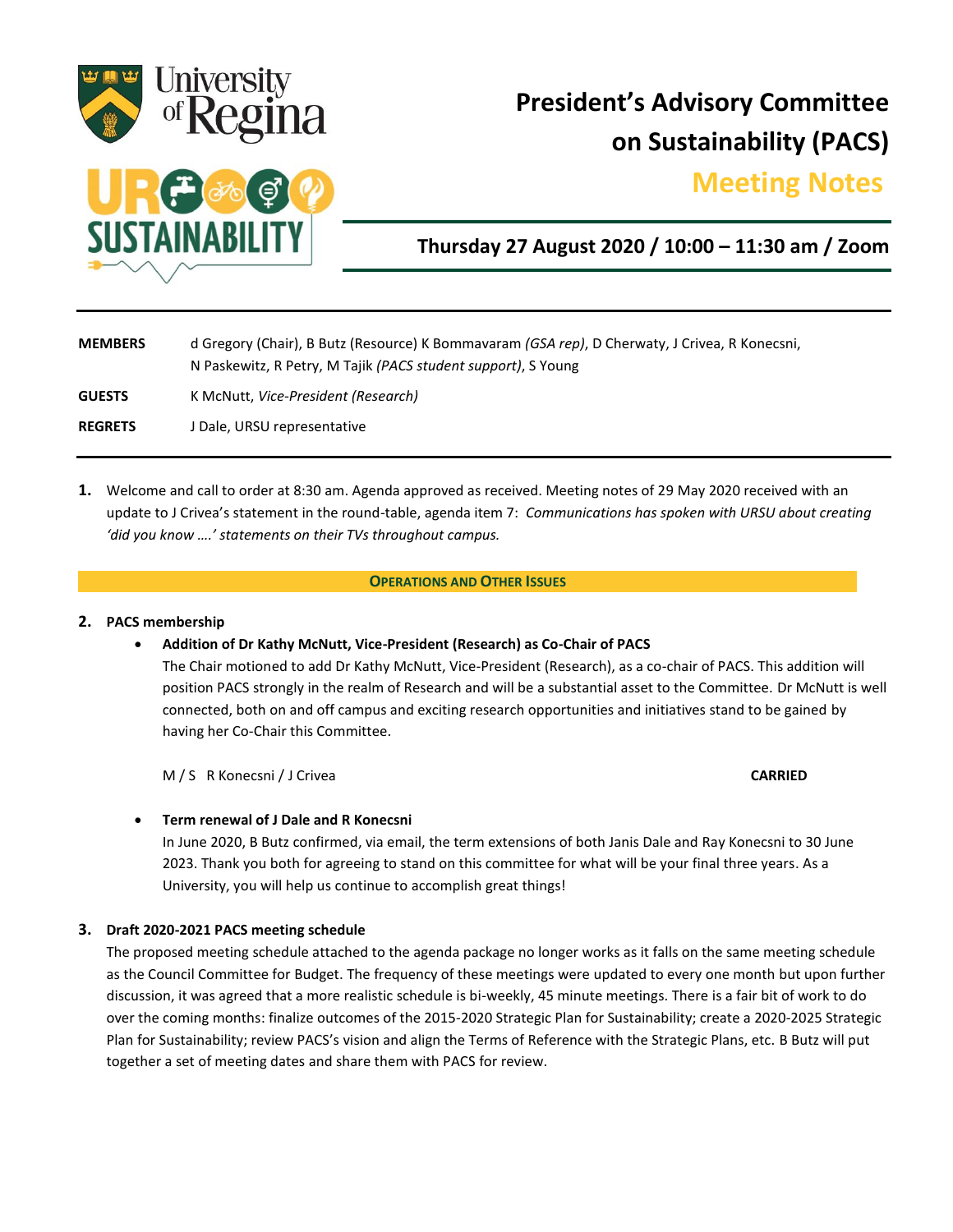### **4. 2020-2025 Sustainability Strategic Plan**

The questions below were provided to PACS in advance of this meeting and below are the responses.

- **1. What should be our top three priorities to move the University of Regina towards a sustainable future?** PACS discussed potential priorities and they are noted as follows:
	- Climate change in a research capacity (this will assist in creating an implementation plan).
	- Creating a group to work on or outline Structured Energy (inclusive of energy reduction and how we record emissions).
	- Providing a more specific focus on research purchasing and funding of student projects.
	- Drought Strategy and Water Management (creating an institutional drought strategy and provide innovative ideas in relation to the Province's Water Management Strategy).
	- Sharing: space, resources, equipment, etc. PACS members joined in on the various ways the University can be more sustainable by Sharing!
		- Sharing the use of space: looking at what our needs for space actually are and being innovative in finding ways to reduce our footprint while finding existing space for the use of students, new faculty, etc.
		- Sharing the use of resources: software; collaborative procurement with SRNet (other provincial educational institutions); waste and water.
		- Sharing the use of equipment: students being able to utilize FM equipment not being actively utilized; departments and labs sharing equipment with each other; faculties/units offering out equipment they no longer need/actively use; sharing computer equipment; reviewing what we have and what we need (i.e. having both a land line and cell phone; laptop and desktop, etc.).

These ideas around sharing will require a change in mindset and a review of what is actually needed versus their desired need. COVID-19 has created opportunities to change our mindset and pattern but with these changes have come challenges. We need to be innovative and resilient in finding solutions to our challenges without depending on new funding or relying on existing funding. Our campus has done a lot in terms of sharing already (i.e. printing, open source software, etc.) but there is certainly room for more initiatives. The mindset of power and control (over equipment, software, resources) needs to shift to a more autonomous, collaborative and mentor/caretaker type of mindset (working with others, providing oversight and training). Building a system on how we share and something that can track and monitor items and resources would be a start.

- Become a living lab where we demonstrate and monitor our sustainable initiatives. Showcase, publicly, what we're doing and our progress.
- A more long-term, stretch goal is to investigate the idea of digital currency at the University of Regina What could this look like; What are other Universities doing; and Can something like this be used across Canadian and International Universities? With no guarantee of consistent funding and possible funding cuts, this type of idea could be valuable.

The Co-Chairs thanked PACS for their ideas and noted that some of these can be clustered together, while some are standalone outside of the box thinking – which is needed. Each member was asked to summarize their responses and send them to B Butz to collate into one document which will be shared with PACS for review, input and suggestions.